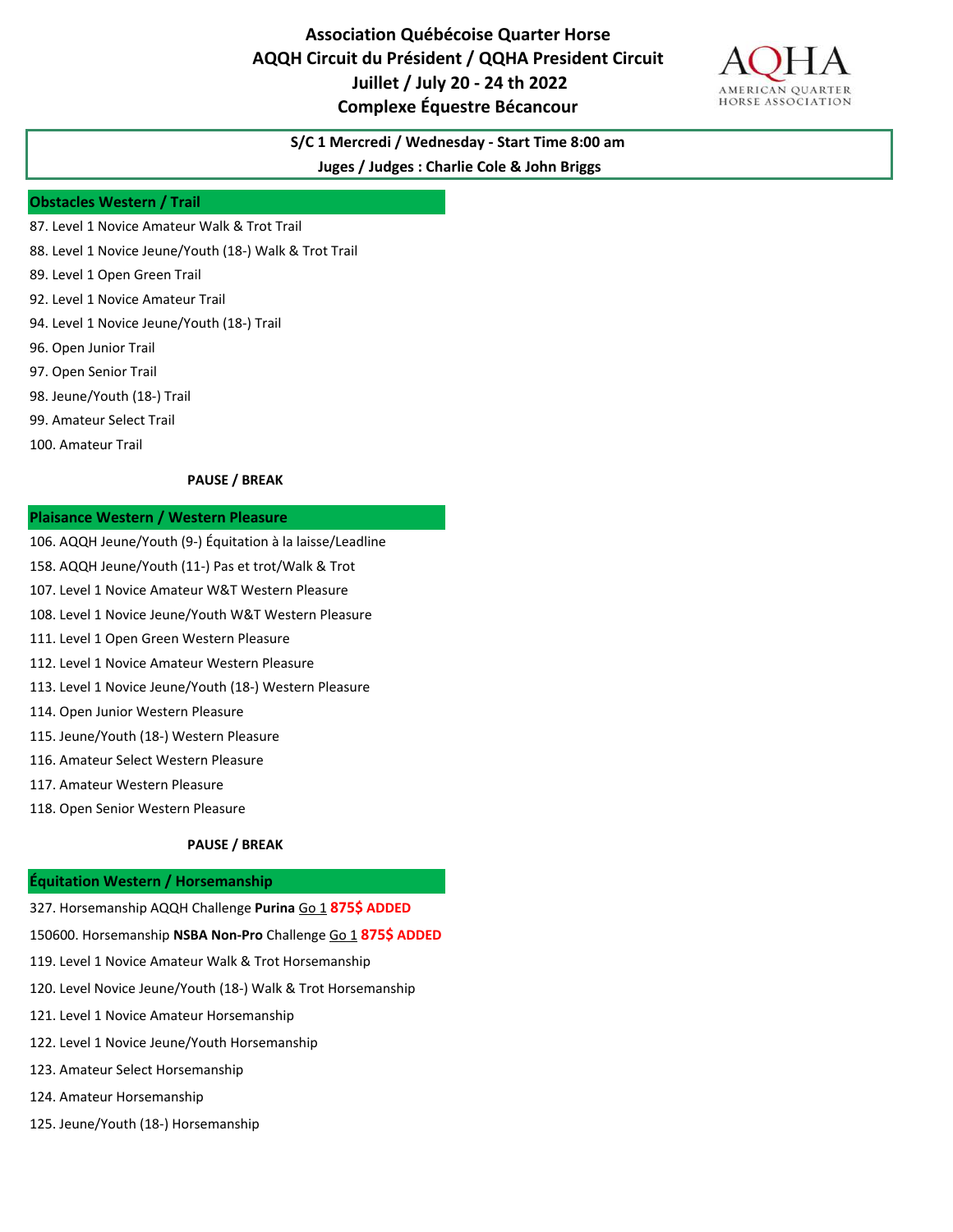**Juges / Judges : Charlie Cole & John Briggs S/C 1 Jeudi / Thursday - Start Time 8:00 am** 

### **Licou / Halter Présentation au licou SUITE / FOLLOWING Showmanship Étalons / Stallions** 62. Amateur Select Showmanship 1. Étalons/Stallions Amateur 1 an/Yearling 63. Amateur Showmanship 2. Étalons/Stallions Amateur 2 ans/Year Old 65. Jeune/Youth (18-) Showmanship 3. Étalons/Stallions Amateur 3 ans/Year Old **PAUSE / BREAK**  4. Étalons/Stallions Amateur âgés/aged **Yearling Longe Line** 5. Étalons/Stallions Amateur Performance 322. Yearling Longe line Go 1 **150\$ ADDED**  6/7. Grand and Reserve Étalons/Stallions Amateur 101300. Open Yearling Longe line **NSBA** Go 1 **150\$ ADDED** 8. Étalons/Stallions Open 1 an/Yearling **PAUSE / BREAK**  9. Étalons/Stallions Open 2 ans/Year Old **Parcours Western / Western Riding**  10. Étalons/Stallions Open 3 ans/ Year Old 101. Level 1 Open Green Western Riding 11 . Étalons/Stallions Open âgés/aged 102. Level 1 Novice Amateur Western Riding 12. Étalon/Stallions ROM Performance 103. Level 1 Novice Jeune/Youth (18-) Western Riding 13/14. Grand and Reserve Étalons/Stallion Open 104. Open Western Riding **Hongres / Geldings** 105. Amateur Western Riding 15. Hongres/Geldings Jeunes/Youth 1 an/Yearling 157. Jeune/Youth (18-) Western Riding 16. Hongres/Geldings Jeunes/Youth 2 ans/Year Old **PAUSE / BREAK**  17. Hongres/Geldings Jeunes/Youth 3 ans/Year Old **Plaisance Classique / Hunter Under Saddle**  18. Hongres/Geldings Jeune/Youth âgés/aged 66. Level 1 Novice Amateur Walk & Trot 19. Hongres/Geldings Jeune/Youth Performance 67. Level 1 Novice Jeune/Youth (18-) Walk & Trot 20/21. Grand and Reserve Hongres/Geldings Jeune/Youth 68. Level 1 Open Green Hunter Under Saddle 22. Hongres/Geldings Open 1 an/Yearling 69. Level 1 Novice Amateur Hunter Under Saddle 23. Hongres/Geldings Open 2 ans/Year Old 70. Level 1 Novice Jeune/Youth (18-) HUS 24. Hongres/Geldings Open 3 ans/Year Old 71. Open Junior Hunter Under Saddle 25. Hongres/Geldings Open âgés/aged 72. Jeune/Youth (18-) Hunter Under Saddle 26. Hongres/Geldings Open Performance 73. Amateur Select Hunter Under Saddle 27/28. Grand and Reserve Hongres/Geldings Open 74. Amateur Hunter Under Saddle 29. Hongres/Geldings Amateur 1 an/Yearling 75. Open Senior Hunter Under Saddle 30. Hongres/Geldings Amateur 2 ans/Year Old **PAUSE / BREAK**  31. Hongres/Geldings Amateur 3 ans/Year Old **Équitation Classique / Hunt Seat Equitation** 32. Hongres/Geldings Amateur agés/aged 76. Level 1 Novice Amateur Walk & Trot Equitation 33. Hongres/Geldings Amateur Performance 77. Level 1 Novice Jeune/Youth (18-) W&T Equitation 34/35. Grand and Reserve Hongres/Geldings Amateur 78. Level 1 Novice Amateur Equitation **Juments / Mares** 79. Level 1 Novice Jeune/Youth (18-) Equitation 36. Juments/Mares Jeunes/Youth 1 an/Yearling 80. Amateur Select Hunt Seat Equitation 37. Juments/Mares Jeunes/Youth 2 ans/Year Old 81. Amateur Hunt Seat Equitation 38. Juments/Mares Jeunes/Youth 3 ans/Year Old 82. Jeune/Youth (18-) Hunt Seat Equitation 39. Juments/Mares Jeune/Youth âgés/aged **PAUSE / BREAK** 40. Juments/Mares Jeune/Youth Performance **Hunter Hack Hunter Hack** 41/42. Grand and Reserve Jument/Mare Jeune/Youth 83. Level 1 Open Green Hunter Hack 43. Juments/Mares Open 1 an/Yearling 84. Open Hunter Hack 44. Juments/Mares Open 2 ans/Year Old 85. Jeune/Youth (18-) Hunter Hack 45. Juments/Mares Open 3 ans/Year Old 86. Amateur Hunter Hack 46. Juments/Mares Open âgés/aged **PAUSE / BREAK** 47. Juments/Mares Open Performance **Baril / Barrel Racing**  48/49. Grand and Reserve Juments/Mares Open 137. Open Barrel Racing 50. Juments/Mares Amateur 1 an/Yearling 138. Jeune/Youth (18-) Barrel Racing 51. Juments/Mares Amateur 2 ans/Year Old 139. Amateur Barrel Racing 52. Juments/Mares Amateur 3 ans/Year Old **PAUSE / BREAK** 53. Juments/Mares Amateur agés/aged **Ranch Riding**  54. Juments/Mares Amateur Performance 128. Jeune/Youth (18-) Ranch Riding 55/56. Grand and Reserve Juments/Mares Amateur 130. Open Ranch Riding 131. Level 1 Novice Amateur Ranch Riding 132. Amateur Ranch Riding **Présentation au licou / Showmanship** 133. L1 Novice Jeune/Youth (18-) Ranch Riding 321. Showmanship AQQH Challenge Go 1 **875\$ ADDED PAUSE / BREAK PAUSE / BREAK**

- 104600. Showmanship **NSBA Non-Pro** Challenge Go 1 **875\$ ADDED Reining**
- 57. AQQH Jeune/Youth (12-) Showmanship 134. Jeune /Youth (18-) Reining
- 58. Level 1 Novice Amateur Showmanship 135. Open Reining
- 59. Level 1 Novice Jeune/Youth (18-) Showmanship 136. Amateur Reining
- 
- -
	- 164. Level 1 Novice Amateur Reining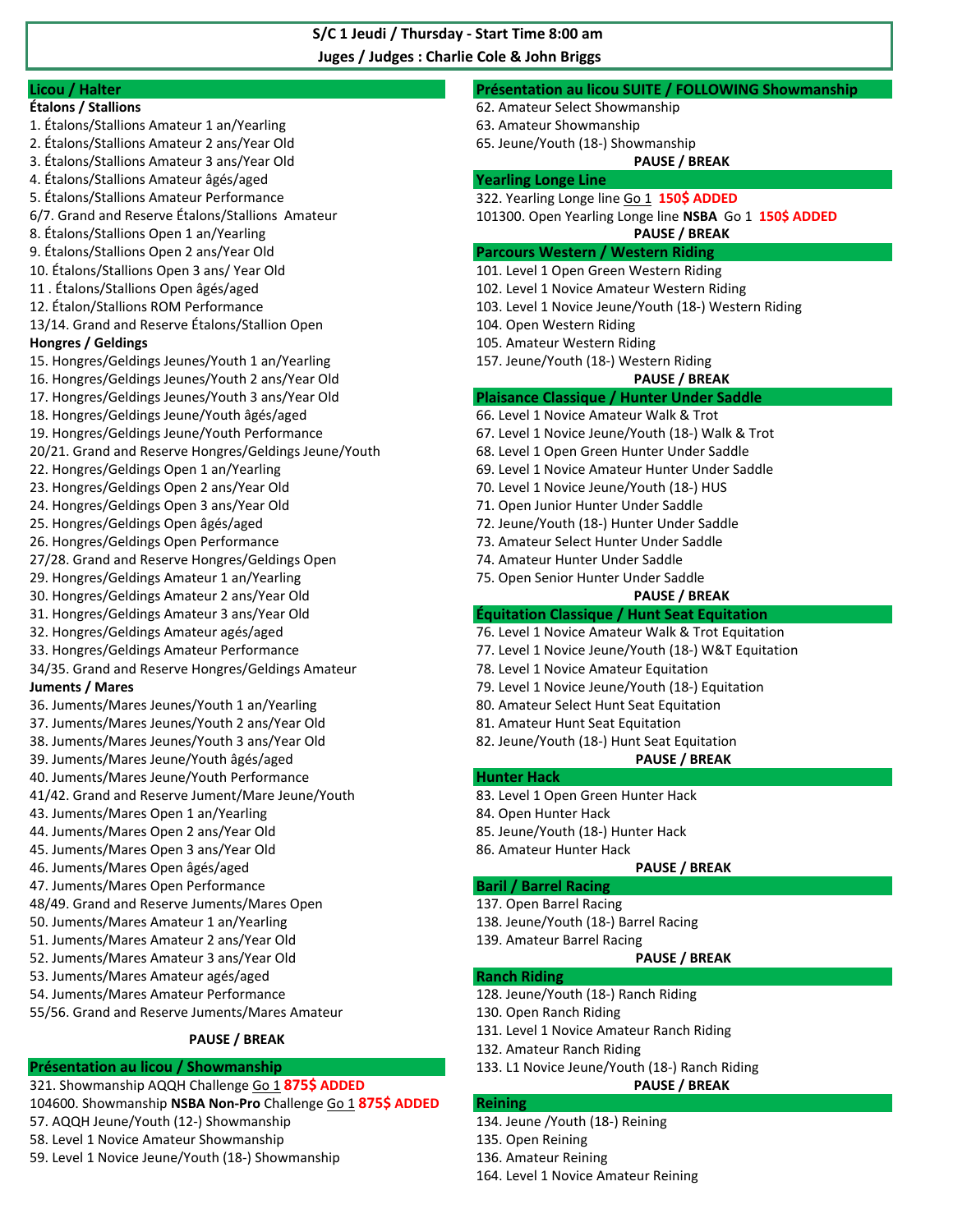## **Juges / Judges : Nancie Wright & Daren Wright S/C 2 Vendredi / Friday - Start Time 8:00 am**

## **Obstacles Western / Trail**

- 323. AQQH Grand-Prix Trail Stake Class **750\$ ADDED**
- 130300. **NSBA All age Open** Trail Stake Class **1000\$ ADDED**
- 87. Level 1 Novice Amateur Walk & Trot Trail
- 88. Level 1 Novice Jeune/Youth (18-) Walk & Trot Trail
- 89. Level 1 Open Green Trail
- 92. Level 1 Novice Amateur Trail
- 94. Level 1 Novice Jeune/Youth (18-) Trail
- 96. Open Junior Trail
- 97. Open Senior Trail
- 98. Jeune/Youth (18-) Trail
- 99. Amateur Select Trail
- 100. Amateur Trail

## **PAUSE / BREAK**

## **Parcours Western / Western Riding**

- 101. Level 1 Open Green Western Riding
- 102. Level 1 Novice Amateur Western Riding
- 103. Level 1 Novice Jeune/Youth (18-) Western Riding
- 104. Open Western Riding
- 105. Amateur Western Riding
- 157. Jeune/Youth (18-) Western Riding

## **PAUSE / BREAK**

## **Baril / Barrel Racing**

- 137. Open Barrel Racing
- 138. Jeune/Youth (18-) Barrel Racing
- 139. Amateur Barrel Racing

## **PAUSE / BREAK**

## **Ranch Riding**

- 128. Jeune/Youth (18-) Ranch Riding
- 130. Open Ranch Riding
- 131. Level 1 Novice Amateur Ranch Riding
- 132. Amateur Ranch Riding
- 133. L1 Novice Jeune/Youth (18-) Ranch Riding

## **PAUSE / BREAK**

### **Trail / Western Pleasure**

330. AQQH Grand-Prix Trail-Pleasure Stake Class **750\$ ADDED**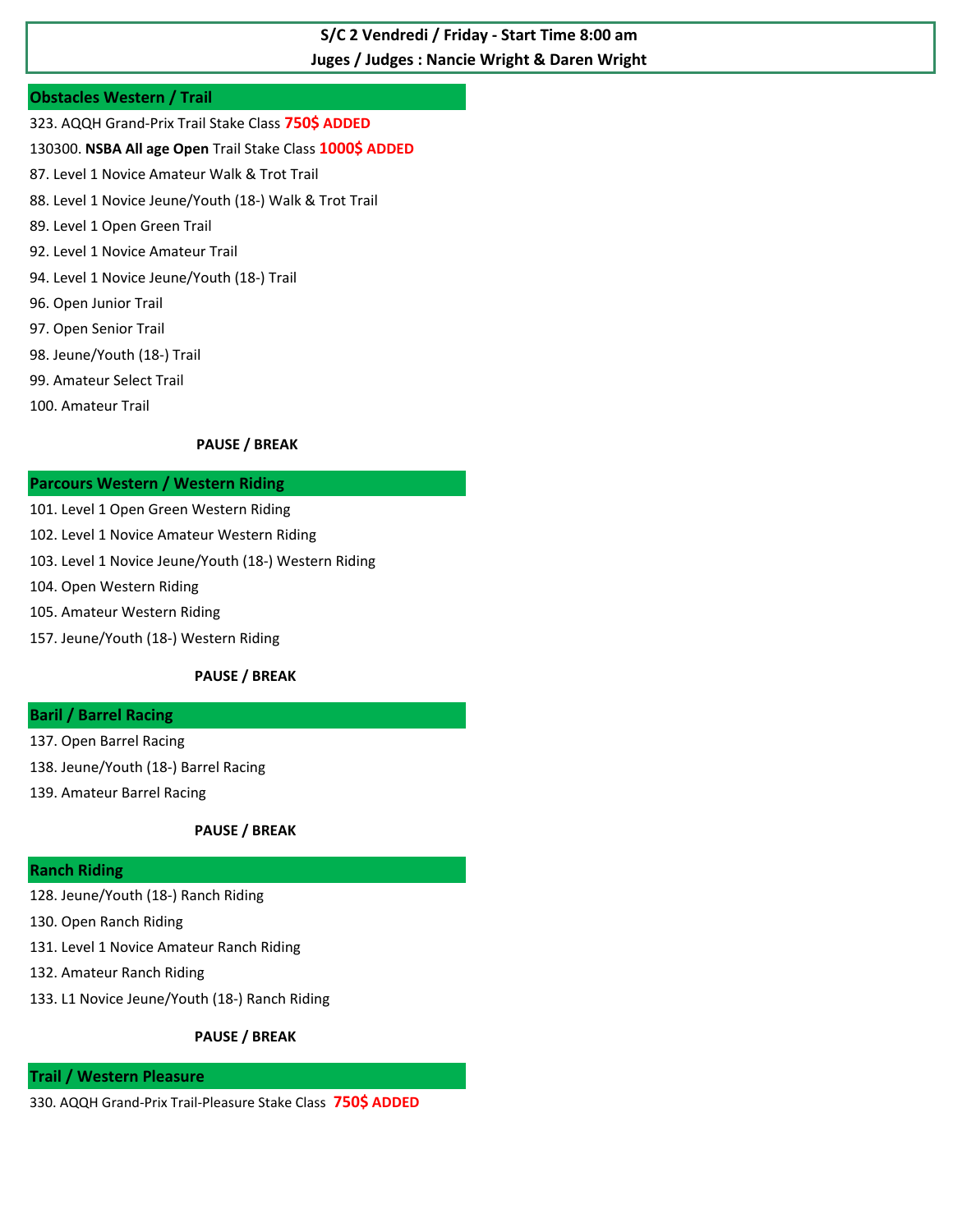## **Juges / Judges : Nancie Wright & Daren Wright S/C 2 Samedi / Saturday - Start Time 8:00 am**

### **Équitation Classique / Hunt Seat Equitation de la comme de la constructe de la constructe de la constructe de l**

- 76. Level 1 Novice Amateur Walk & Trot Equitation  $***$  Following Horsemanship classes \*\*
- 77. Level 1 Novice Jeune/Youth (18-) W&T Equitation
- 78. Level 1 Novice Amateur Equitation
- 79. Level 1 Novice Jeune/Youth (18-) Equitation **Reining**
- 80. Amateur Select Hunt Seat Equitation 134. Jeune /Youth (18-) Reining
- 81. Amateur Hunt Seat Equitation 135. Open Reining
- 82. Jeune/Youth (18-) Hunt Seat Equitation 136. Amateur Reining

#### **PAUSE / BREAK**

### **Yearling Longe Line**

322. Yearling Longe line Go 2 **150\$ ADDED**  101300. Open Yearling Longe line **NSBA** Go 2 **150\$ ADDED**

#### **PAUSE / BREAK**

#### **Plaisance Western / Western Pleasure**

328. AQQH Grand-Prix 2-3 yrs old WP Stake Class **250\$ ADDED**  112301. **NSBA Open** 2-3 yrs old WP Stake Class **250\$ ADDED**  106. AQQH Jeune/Youth (9-) Équitation à la laisse/Leadline 158. AQQH Jeune/Youth (11-) Pas et trot/Walk & Trot

- 107. Level 1 Novice Amateur W&T Western Pleasure
- 108. Level 1 Novice Jeune/Youth W&T Western Pleasure

325. AQQH Grand-Prix Western Pleasure Stake Class **750\$ ADDED** 

#### 110308. **NSBA All age Open** WP Stake Class **1000\$ ADDED**

- 111. Level 1 Open Green Western Pleasure
- 112. Level 1 Novice Amateur Western Pleasure
- 113. Level 1 Novice Jeune/Youth (18-) Western Pleasure
- 114. Open Junior Western Pleasure
- 115. Jeune/Youth (18-) Western Pleasure
- 116. Amateur Select Western Pleasure
- 117. Amateur Western Pleasure
- 118. Open Senior Western Pleasure

#### **PAUSE / BREAK**

#### **Équitation Western / Horsemanship**

- 327. Horsemanship AQQH Challenge **Purina** Go 2 **875\$ ADDED**
- 150600. Horsemanship **NSBA Non-Pro** Challenge Go 2 **875\$ ADDED**
- 119. Level 1 Novice Amateur Walk & Trot Horsemanship
- 120. Level Novice Jeune/Youth (18-) Walk & Trot Horsemanship
- 121. Level 1 Novice Amateur Horsemanship
- 122. Level 1 Novice Jeune/Youth Horsemanship
- 123. Amateur Select Horsemanship
- 124. Amateur Horsemanship
- 125. Jeune/Youth (18-) Horsemanship
- -

### **PAUSE / BREAK**

- 
- 
- 
- 164. Level 1 Novice Amateur Reining